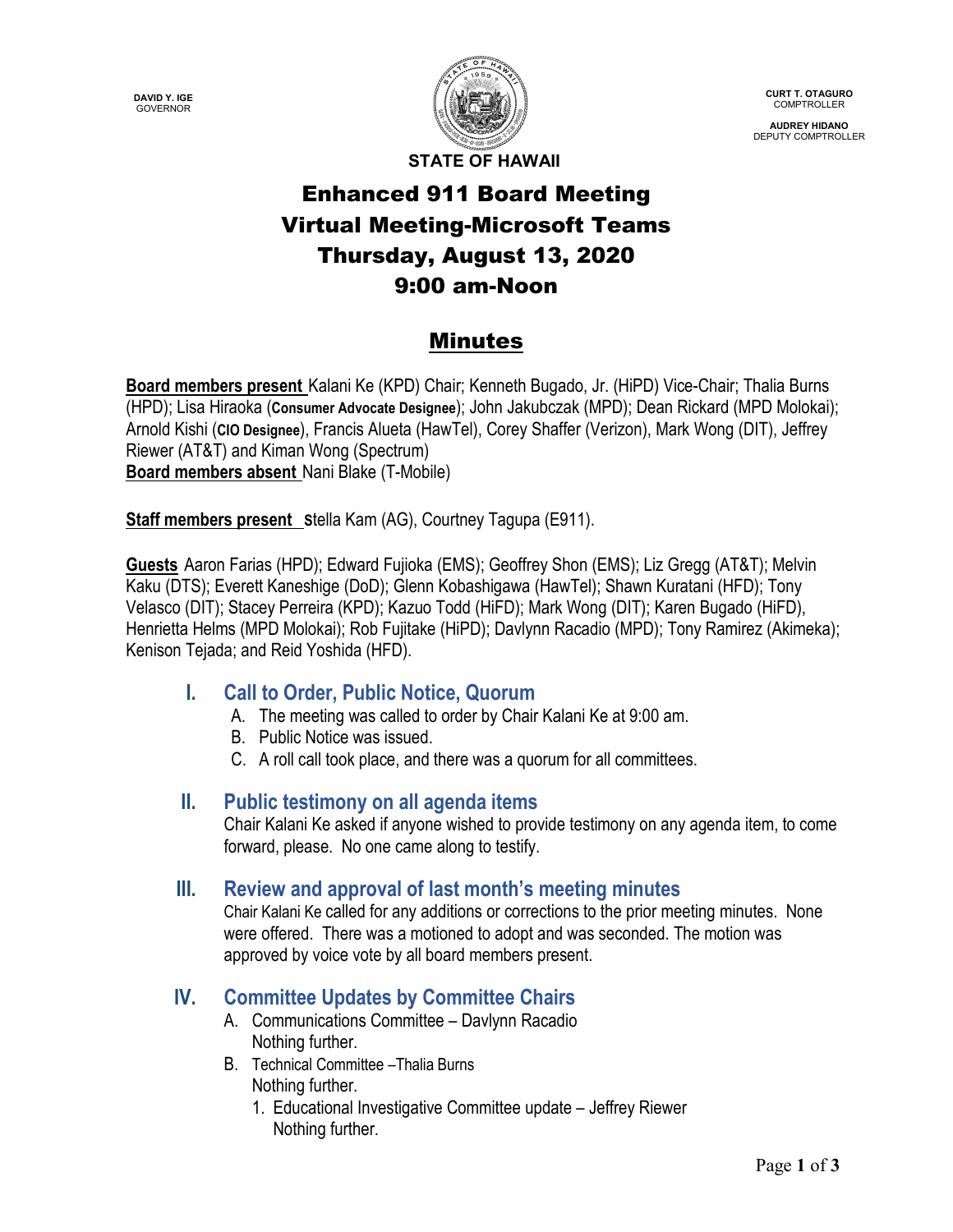C. Finance Committee – Kiman Wong Review of monthly cash flow report. Nothing further.

## **V. PSAP Status Updates**

- A. Kauai Stacy Perreira for Kalani Ke. Nothing further.
- B. Oahu HPD Aaron Farias. Nothing further.
- C. Oahu HFD –Reid Yoshida Nothing further.
- D. Oahu EMS Edward Fujioka Nothing further.
- E. Molokai Henrietta Helm for Dean Rickard Nothing further.
- F. Maui Davlynn Racadio for John Jakubczak: Nothing further.
- G. Hawaii County PD Robert Fujitake for Ken Bugado Nothing further.
- H. Hawaii County FD Kazuo Todd Nothing further.
- I. Hickam-Pearl Harbor RDC Vic Freeland (not in attendance)

## **VI. Executive Director's Report**

- A. The Executive Director reviewed the FY 2021-25 Strategic Budget Plan with the Board. The following issues were discussed with the Board during the review:
	- i. The cash flow for the 5-year strategic plan is estimated to remain flat.
	- ii. The Board should consider its support of HB 1680 for the next legislative session.
	- iii. The non-recurring and recurring costs for the transition to NG911 was the average of the high end and the low end estimated cost provided by Winbourne Consulting.
	- iv. The start of the transition to NG911 will be delayed for one year due to insufficient time to gather enough information to support an increase in the legislative ceiling and provide an analysis of whether there is adequate cash flow to proceed with the transition without a surcharge fee increase.
	- v. Thalia Burns questioned that HPD's MSAG actual cost was understated for FY 2020. The Executive Director responded, saying the low amount was an encumbrance for the remaining two months of MSAG expenses for FY 2020.
	- vi. There was a discussion on the allowability required overtime payments for the training of telecommuncators. Stella Kam stated that §138-5, HRS included reasonable costs associated with training and the Board may vote to include overtime payments as part of the reasonable costs for training. Thalia Burns motioned to include overtime payments as a reimbursable cost associated with the training of PSAP personnel. Mark Wong seconded, and the motion was approved by voice vote of all board members present.

## **VII. Items for Discussion, Consideration, and Action**

- A. 911 Timeline update.
	- Chair Ke requested to refer any timeline updates to Executive Director for processing.
- B. FirstNet Update: Kenison Tejada provided an update of FirstNet activities for the previous month.
- C. Request for Approval of the FY 2020-21 Strategic Budget Plan